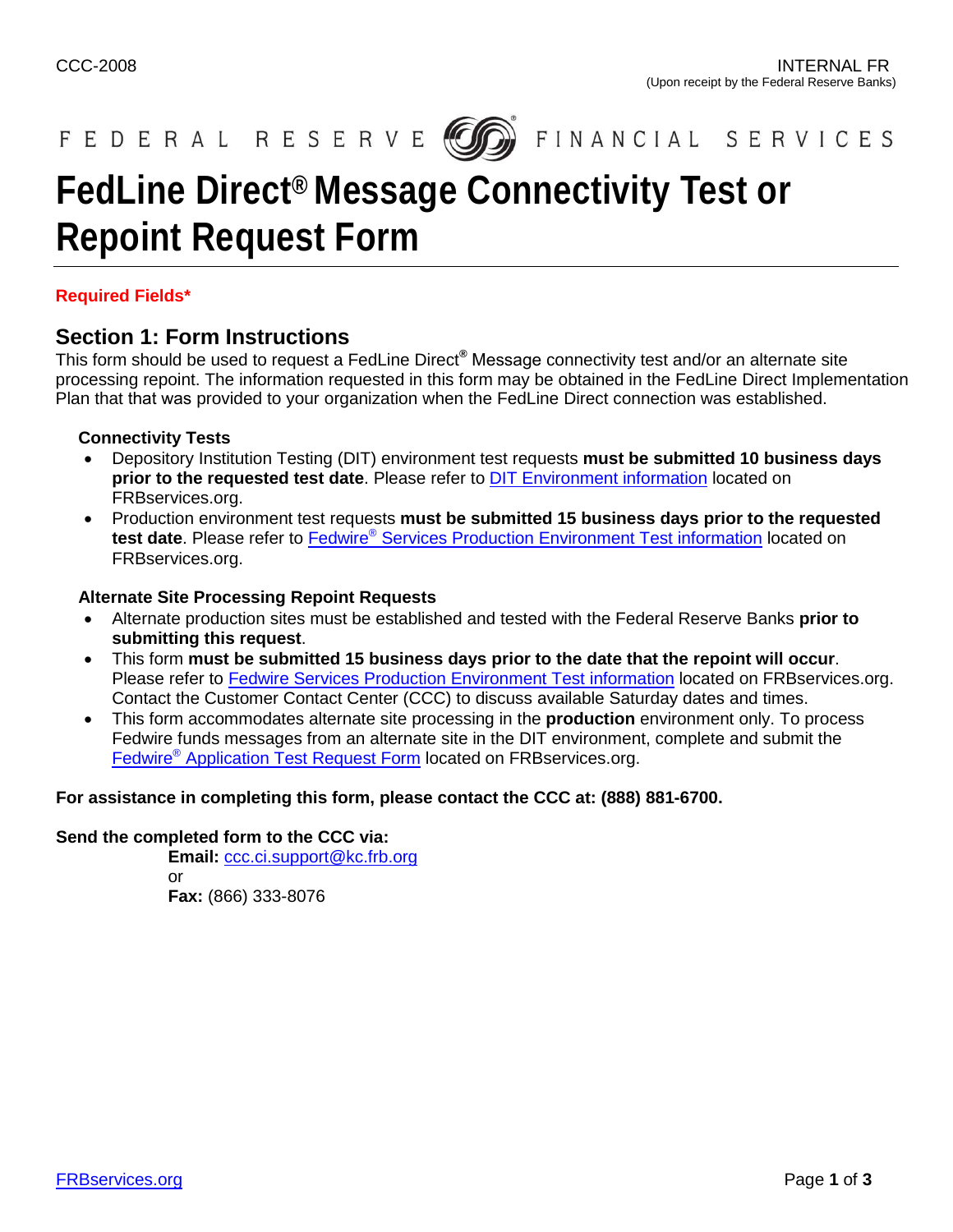# **Section 2: Customer Information**

| <b>Identification Number (ABA/RTN)*</b>                   |                    |  |   |      |           |
|-----------------------------------------------------------|--------------------|--|---|------|-----------|
| <b>IEUAC Name*</b>                                        | First              |  | M | Last |           |
| <b>Requested By</b> (if different than the EUAC<br>above) | First              |  | M | Last |           |
| <b>Requested by Phone Number</b>                          | Area Code<br>Phone |  |   |      | Extension |
| <b>Requested By Email Address</b>                         |                    |  |   |      |           |

### **Section 3: Service Specific Information**

|                      | Connectivity Test Complete Sections 2, 3.1, 3.2, 3.3 and 3.4.                           |
|----------------------|-----------------------------------------------------------------------------------------|
| <b>Request Type*</b> | <b>Alternate Site Processing Repoint Request</b> Complete Sections 2, 3.1, 3.2 and 3.4. |
|                      | $\Box$ The move to this site is permanent                                               |

### **Section 3.1: Services**

|                                              | Fedwire Funds Service              |
|----------------------------------------------|------------------------------------|
| $\textsf{Services}^*$ (check all that apply) | <b>Fedwire Securities Service</b>  |
|                                              | <b>National Settlement Service</b> |

### **Section 3.2: Environment**

| $\mathsf{Environment}^*$ (check only one) | Test (not available for alternate site processing tests)<br>Production |
|-------------------------------------------|------------------------------------------------------------------------|
|-------------------------------------------|------------------------------------------------------------------------|

### **Section 3.3: Primary Site Information**

| Requested Test Date* for connectivity<br>testing at your primary site        |  |
|------------------------------------------------------------------------------|--|
| <b>Requested Test Time*</b> for connectivity<br>testing at your primary site |  |
| <b>Router Name*</b>                                                          |  |
| City*                                                                        |  |
| State*                                                                       |  |
| Queue Manager Alias*                                                         |  |
| <b>Last Octet of FRB Assigned IP</b><br>$Address*$ (i.e. X.X.X.123)          |  |